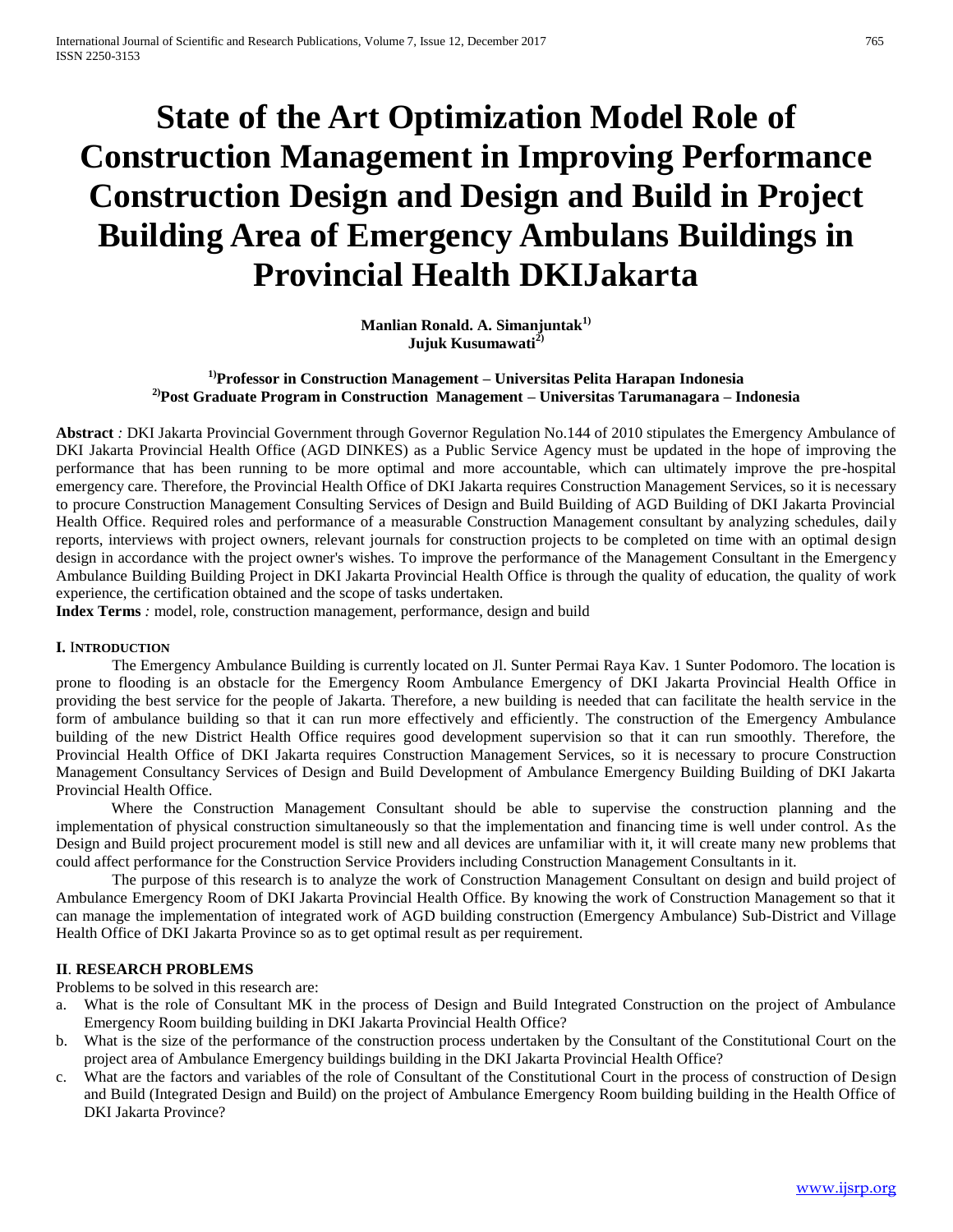# **III. LITERATURE REVIEW**

## The literature study analyzed in this research are:

# **3.1 The Role of Construction Management**

Construction management has several roles, among others, acting as a companion of the work process starting from controlling the planning stage and controlling the implementation phase, as a Quality Control to maintain the suitability between planning and implementation, anticipating the change of uncertain field conditions and overcoming the constraints of limited implementation time, and progress of the project that has been achieved, it is done with daily (weekly and monthly), evaluation results can be made decision-making action to the problems that occur in the field, managerial role of management is a good information system to analyze the performance of the field (Wulfram, 2006). Relationship of construction planning and construction implementation in design and build in the form of diagram can be seen below:



Figure 1. Relationship of Construction Planner and Construction Implementation on Design and Build

## **3.2 Construction Process**

Construction work according to UUJK No.2 Year 2017 is the whole or part of a series of planning and/or implementation activities and supervision which covers the architectural, civil, mechanical, electrical, and environmental work of each and each of its equipments, to realize a building or other physical form .

# **3.3 Project Performance**

Measures of performance can be seen in terms of cost, time, and quality where these three are furthermore said to be the dimensions of productivity (Alinaitwe, 2008). Construction project workers have a major role or task to combine inputs with specific techniques or skills through a project plan both strategic and operational planning to subsequently produce a construction project. As for the components in construction projects related to the definition of productivity are technology, human resources, performance, cost, time and quality. (Soeharto, 1995).

# **3.4 Project Development with Design and Build Method**

Based on Attachment I of the Regulation of the Minister of Public Works and People's Housing No. 19/PRT/M / 2015 on Standards and Guidelines for Procurement of Design and Build Integrated Construction Works are all work related to the execution of building construction or other physical form, where the planning or design drawing and concurrent construction work. Design stage in Design and Build method includes two sub-stages: first, Pre-Design stage (Preliminary Design) The result of this stage is used to participate in the tender of Design and Build project. Second, Development stage Design (Design Design)/ Detail Design (Detail Design). Which is the development stage of the pre-approved draft is then made in more detailed calculations.

Then done Procurement Process, on Design and Build Method is after the election of Construction Management Consultant, then held the process of Procurement Contractor as executor. Usually the tender for the design and build project is the Contractor who has KSO (Cooperation of Operations) with the Planner. Entering the Construction Process is the realization of the building required by the project owner and has been designed by the Planner within the agreed cost and time limits, and with the required quality. Activities undertaken at this stage are planning, coordinating and controlling all operations in the field.

## **3.5 Building**

The building of building according to the Law of the Republic of Indonesia Number 28 Year 2002 is a physical form of the result of construction work which is united with its place of position, partly or wholly located above and / or in the soil and / or water, which serves as a place for human to do its activities either for shelter or shelter, religious activities, business activities, social activities, culture, or special activities

Because the project under study is a building belonging to the Ministry of Health it includes a State Building that is not simple, which in its sense is a building for official purposes that becomes / will become state property such as office buildings, school buildings, hospital buildings, warehouses, and and / or other legitimate acquisitions, of an office building with no prototype design, or office building with an area above 500 m2, or a multi-storey office building of more than 2 floors .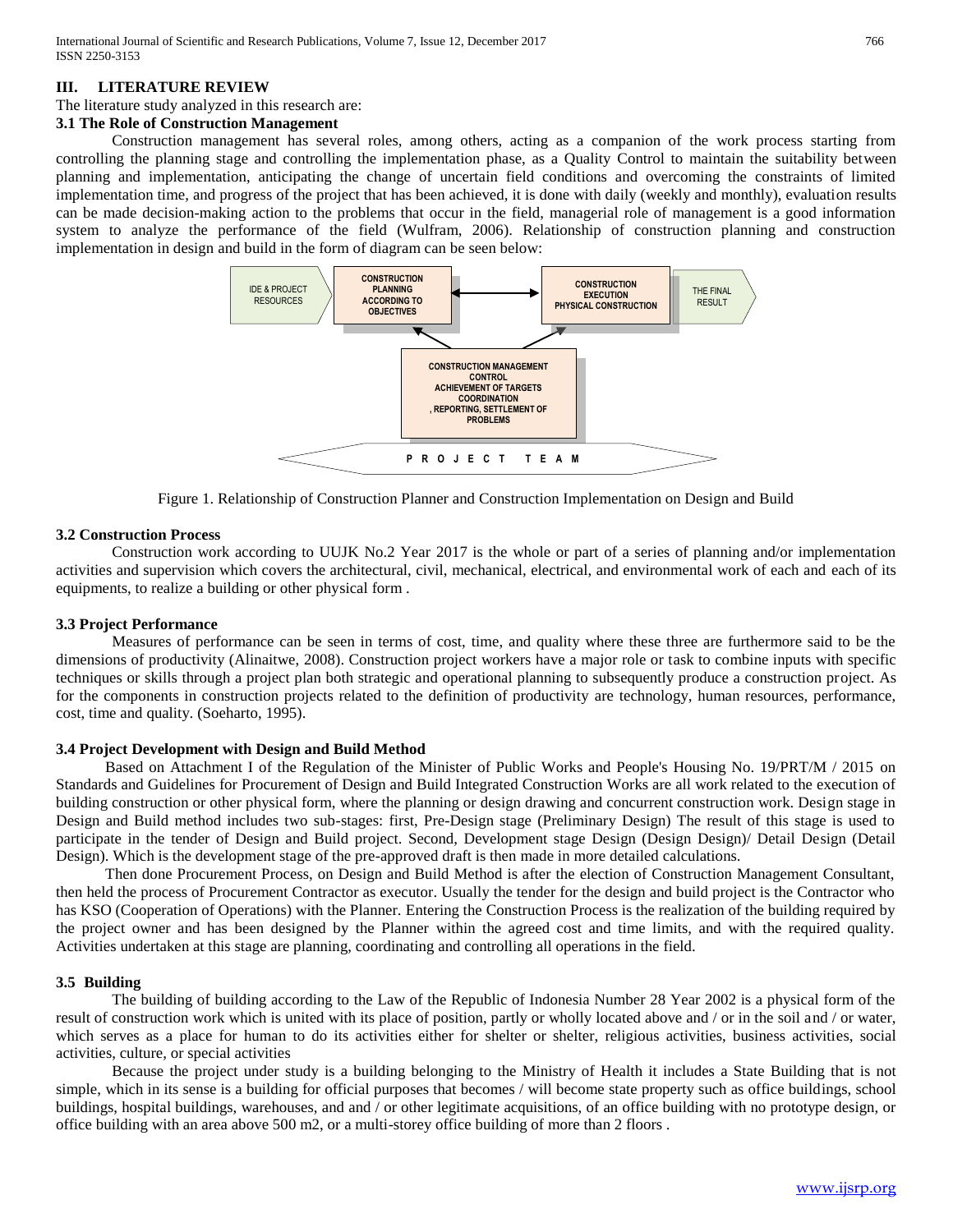International Journal of Scientific and Research Publications, Volume 7, Issue 12, December 2017 767 ISSN 2250-3153

## **3.6 Project Control**

Control by R.J. Mockler, as cited by Soeharto (1999: 228) is a systematic effort to set standards in accordance with the goals of planning, designing information systems, comparing execution with standards analyzing the possibility of deviations between implementation and standards, then taking the necessary corrective actions to effectively utilize resources and efficient in order to achieve the target. The control process runs throughout the project life cycle to achieve good performance in every stage. Planning is made as a reference for the implementation of the work. The reference material will then become the implementation standard for the project concerned, including technical specifications, schedule and budget. So to be able to do the necessary control of the planning. In the control of the project are known some tools to control the implementation of construction works, such as Project Time Control, Project Cost and Project Quality.

# **3.7 Portrait of Ambulance Emergency Building Building at DKI Jakarta Provincial Health Office**

Provincial Government of DKI Jakarta through Governor Regulation No.144 of 2010 establishes Emergency Ambulance of DKI Jakarta Provincial Health Office (AGD DINKES) as a Public Service Board is expected to improve the performance that has been running to be optimal and more accountable, which in turn can improve pre-hospital emergency care.

AGD DINKES service is oriented to hospital pre-service, medical evacuation from the scene (traffic accidents, fire, disaster and other extraordinary events) to hospital and hospital to hospital and handling poor family patient (GAKIN) and SKTM . With the formation of AGD DINKES will provide answers to cases that occur at this time so that the impact of decreased morbidity, mortality and disability due to cases of pre-emergency hospital emergency for the community in the province of DKI Jakarta and surrounding areas.

Emergency Ambulance Building Area currently located on Jl. Sunter Permai Raya Kav. 1 Sunter Podomoro. This flood-prone location becomes an obstacle for AGD DINKES in providing the best services for the people of Jakarta. Therefore, it is needed new building location which can facilitate health service such as ambulance so that it can run more effectively and efficiently.

Development of new AGD Dinkes Building requires good development supervision so that it can run smoothly. Therefore, the Provincial Health Office of DKI Jakarta requires Construction Management Services, so it is necessary to procure Construction Management Consultancy Services of Design and Build Building of AGD Building of DKI Jakarta Provincial Health Office.

## **3.8. Relevant Research Results**

## **The following are the supporting studies used in this study:**

| N <sub>0</sub> | <b>Research Title</b>                                                                                                                                                                                                                                                              | It's relevant                                                                                                                                                                                                                                                                                                                                        |
|----------------|------------------------------------------------------------------------------------------------------------------------------------------------------------------------------------------------------------------------------------------------------------------------------------|------------------------------------------------------------------------------------------------------------------------------------------------------------------------------------------------------------------------------------------------------------------------------------------------------------------------------------------------------|
| 1              | Comparison of Design/Build and<br><b>Empirical</b><br>Design/Bid/Build Project Delivery Methods<br>Darren R. Hale, P.E; Pramen P. Shrestha, P.E; G.<br>Edward Gibson Jr., P.E., dan Giovanni C. Migliaccio,<br>Michael Meyer, American Society of Civil<br>Engineering ASCE, 2009) | Comparing the performance of Design Build and Design-Bid-<br>Build to see if the project's project method is superior in terms<br>of time and cost.                                                                                                                                                                                                  |
| $\overline{c}$ | Strategies for Design-build in Korea Using System<br>Dynamics Modeling (Moonseo Park,; Sae-Hyun Ji;<br>Hyun-Soo Lee,; and Wooyoung Kim, ASCE, 2009)                                                                                                                                | Design-Build has become the preferred construction project of<br>its workmanship system, outperforming other systems in<br>terms of cost                                                                                                                                                                                                             |
| 3              | Procurement of Design-build Services: Two-Phase<br>Selection for Highway Projects (G. C. Migliaccio,;<br>G. E. Gibson, F.; and J. T. O'Connor, ASCE, 2009)                                                                                                                         | Using the Design-build method for road projects, the results<br>are more satisfying. Previously using traditional design-bid-<br>build methods                                                                                                                                                                                                       |
| $\overline{4}$ | Determining the Appropriate Proportion of Owner-<br>Provided Design in Design-build Contracts: Content<br>Analysis Approach (Bo Xia; Albert Chan; Keith<br>Molenaar,; and Martin Skitmore, ASCE 2012)                                                                              | Statistical analysis of several design and build projects is<br>undertaken to explore the relationship between design<br>proportions provided by owners and supervisors as well as<br>other project information, including project type, advertising<br>time, project size, contractor selection methods, procurement<br>process, and contract type. |
| 5              | Design manajement in Design-build Megaprojects:<br>SR 99 Bored Tunnel Case Study ( Umberto C. Gatti;<br>Giovanni C. Migliaccio; and Linea Laird, ASCE,<br>2014)                                                                                                                    | Although the use of design-build is widespread, there is still<br>little lack of information on how to plan and implement<br>effectively the construction management procedures                                                                                                                                                                      |
| 6              | Comparing the Performance<br><b>Ouality</b> of<br>Design-Bid-Build and Design-build Delivery<br>Methods (Tao Yu; Geoffrey Qiping Shen,<br>Ph.D.; Qian Shi, Ph.D, American Society of Civil<br>Engineering ASCE, 2016)                                                              | Use existing economic theory to develop models to test the<br>quality of construction management performance and project<br>advantages of both methods.                                                                                                                                                                                              |
| $\tau$         | Performance of Design-build and Design-<br><b>Bid-Build Projects for Public Universities (</b><br>Pramen P. Shrestha, Ph.D., dan James D.<br>Fernane, American Society of Civil Engineering<br>ASCE, 2016)                                                                         | Statistical tests were conducted to determine whether the<br>metrics associated with the cost, schedule, and order changes<br>differ significantly from each other in both types of projects.<br>The results show that the Design and Build project<br>significantly outperforms the Design-Bid-Build project in<br>terms of savings schedules       |
| 8              | Dynamic Management of Risk Contingency in<br>Complex Design-build Projects (Alberto De Marco,                                                                                                                                                                                      | With the aim of studying the dynamics and major influences<br>involved in the contingency risk management process of a                                                                                                                                                                                                                               |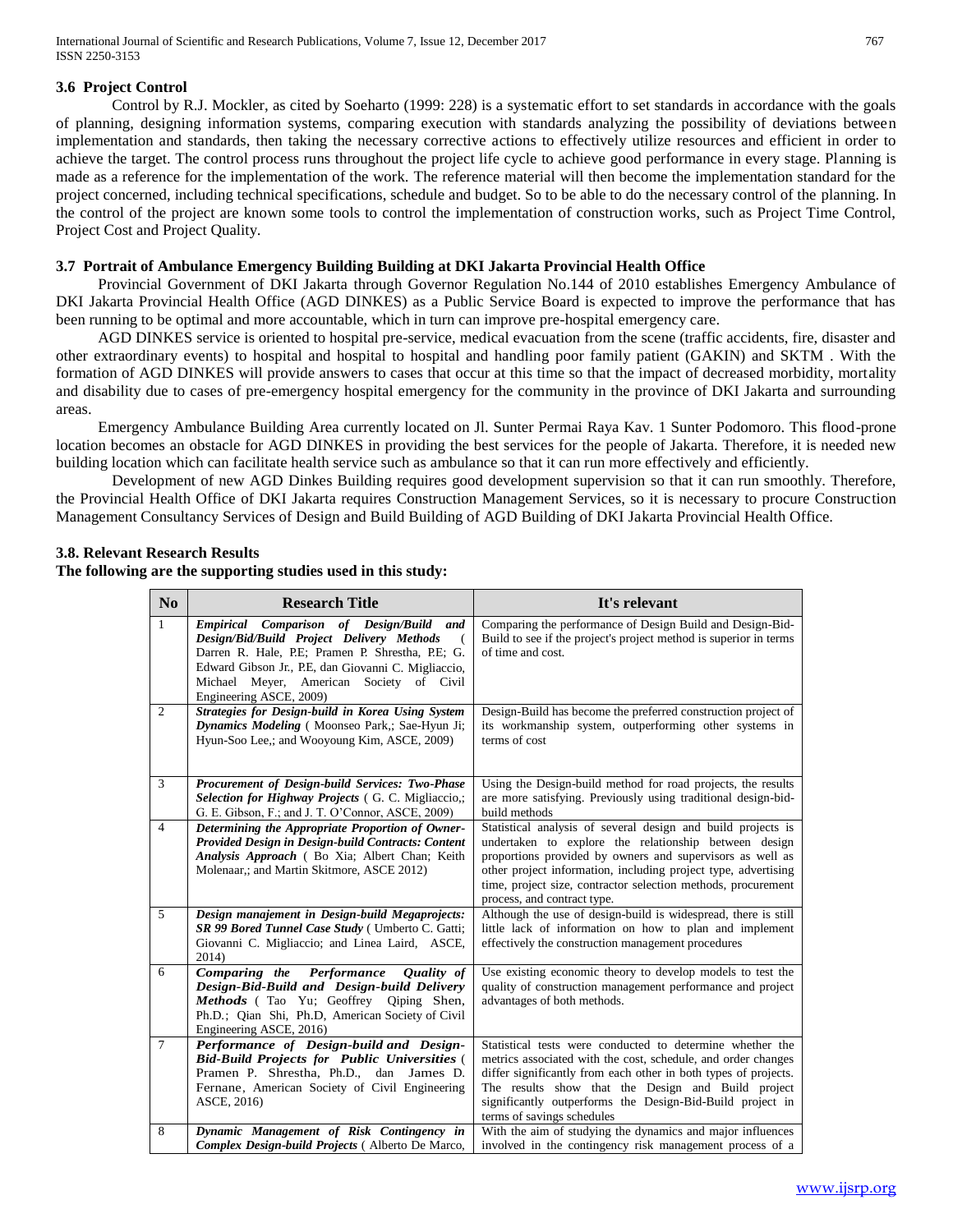|    | Ph.D.; Carlo Rafele; and Muhammad Jamaluddi    | design-build project (DB)                                      |  |  |
|----|------------------------------------------------|----------------------------------------------------------------|--|--|
|    | Thaheem, Ph.D. ASCE, 2016)                     |                                                                |  |  |
| 9  | <b>Impact</b> of Design Risk<br>the<br>on      | The exploratory factor analysis shows that these success       |  |  |
|    | Performance of Design-build Projects (         | factors can be categorized into six groups: the correct design |  |  |
|    | Junying Liu; Qunxia Xie; BoXia; dan Adrian J.  | team, designer responsibility, designer experience and         |  |  |
|    | Bridge, American Society of Civil Engineering, | education, inaccuracy or delays in third party information,    |  |  |
|    | ASCE, 2017)                                    | appropriate design schemes, and the risk of design changes     |  |  |
|    |                                                | and company reviews, as well as the assignment of the project  |  |  |
|    |                                                | owner.                                                         |  |  |
| 10 | Identification and Analysis of Owner-Induced   | The basis of their work in interviews with experts - including |  |  |
|    | Problems in Design-Build Project Lifecycle (   | designing questionnaires, distributing questionnaires,         |  |  |
|    | Mahya Hoseingholi and M. Parchami Jalal, ASCE, | gathering, and analysis of responses suggests that the most    |  |  |
|    | 2017)                                          | significant problems arising from such an implementation       |  |  |
|    |                                                | system do originate in project ownership.                      |  |  |

Figure 2. Relevant Journals

# **IV. RESEARCH METHODOLOGY**

## **4.1. Optimization of Research Framework Model**

Optimization model of this research framework is done by mennentukan step keangka research with the sequence as follows:



Figure 3. Model of Research Framework

## **4.2 Research Process**

 $\setminus$ 

Research Process which is the sequence of the stage of research implementation in accordance with the problems and accurate analysis to achieve research objectives. The stages of research conducted are as follows:



### **4.3 Research Instruments**

Research instrument in research there are three that is: (a) Pimer data, source of research data obtained from interview with project owner and study from relevant journal. Finally, four (4) factors are (1) Education, which according to Carter V. Good, education is proes of the development of one's skills in the form of attitude and behavior prevailing in society. Where a person is influenced by a guided environment within the school environment so as to achieve social skills and can develop his personality. (2)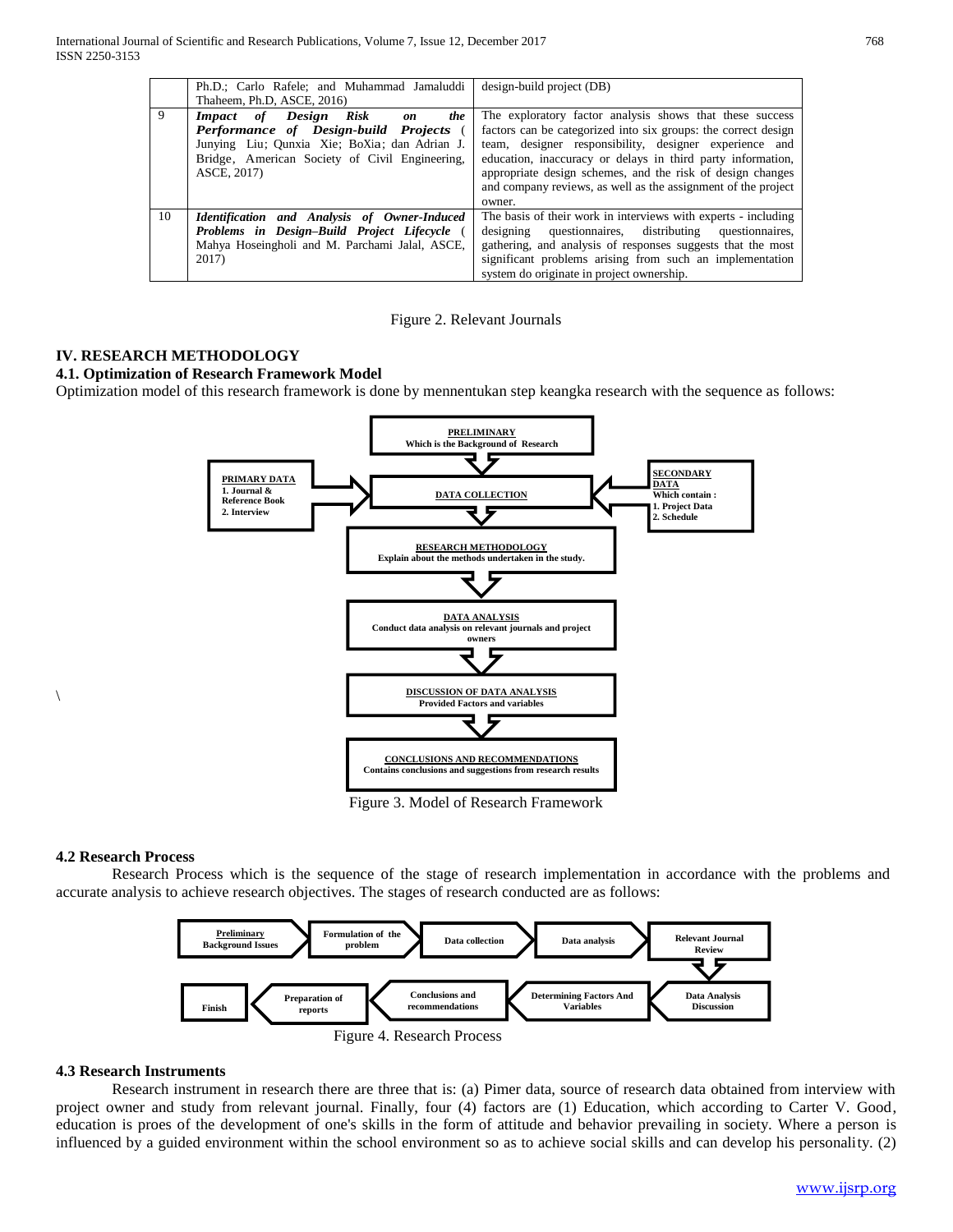International Journal of Scientific and Research Publications, Volume 7, Issue 12, December 2017 769 ISSN 2250-3153

Experience, experience is also the experience used to refer to the knowledge and skills about something acquired through involvement or related to it over a certain period (wikipedia). (3) Certification. Professional certification is a determination given by a professional organization to a person to show that the person is capable to perform a specific job or task (wikipedia). (4) Scope of Task, the definition is the Limitations of tasks that must be executed (wikipedia). Of the four factors are obtained research variables are:

| N <sub>0</sub> | <b>Factors</b>         | <b>Variables</b>                                                                                                                                                                                                                                                                                                                                                                                                                      | <b>Relevant Journal Resources</b>                                                                                                                                                                                                                                                                                            |
|----------------|------------------------|---------------------------------------------------------------------------------------------------------------------------------------------------------------------------------------------------------------------------------------------------------------------------------------------------------------------------------------------------------------------------------------------------------------------------------------|------------------------------------------------------------------------------------------------------------------------------------------------------------------------------------------------------------------------------------------------------------------------------------------------------------------------------|
| 1              | Education              | Terms of Education<br>1)<br>2)<br><b>Formal Education Strata</b><br>3)<br>The duration of graduation<br>IPK value<br>4)<br>5)<br>Intelectual Intelligence (IQ)<br>Emotional Intelligence (EO)<br>6)<br>Ouality<br>7)<br><b>Informal Education</b><br>8)<br>Knowledge<br>9)<br>Mindset<br>10)                                                                                                                                          | Determining the Appropriate Proportion of Owner-<br>1.<br>Provided Design in Design-build Contracts: Content<br><b>Analysis Approach</b><br>2. Performance of Design-buildand Design-Bid-<br><b>Build Projects for Public Universities</b><br>3. Impact of Design Risk on the Performance of<br><b>Design-build Projects</b> |
| $\overline{2}$ | Experience             | Long of the work<br>l)<br>$^{2)}$<br>Training<br>3)<br>References<br>Ability to solve problems<br>4)<br>5)<br>Design change<br>The ability to use tools<br>6)<br>7)<br>Presence<br>8)<br>The method use<br>The accuracy of the method used<br>9)<br>Responsibility<br>10)                                                                                                                                                             | 1. Impact of Design Risk on the Performance of<br><b>Design-build Projects</b><br>2. Design manajement in Design-build Megaprojects: SR<br>99 Bored Tunnel Case Study<br>3. Identification and Analysis of Owner-Induced Problems<br>in Design-Build Project Lifecycle                                                       |
| 3              | Certification          | Profession<br>1)<br>2)<br>Institutional<br>3)<br>Type<br>4)<br>Levels<br>5)<br>Term<br><b>Expertise Field</b><br>6)<br>Scope of Activities<br>Year of Manufacture<br>8)<br>Fuction/for purpose<br>9)<br>10)<br>Value                                                                                                                                                                                                                  | 1.<br><b>Empirical Comparison of Design/Build and</b><br><b>Design/Bid/Build Project Delivery Methods</b><br>2. Design manajement in Design-build Megaprojects: SR<br>99 Bored Tunnel Case Study<br>Identification and Analysis of Owner-Induced<br>3.<br>Problems in Design-Build Project Lifecycle                         |
| $\overline{4}$ | Scope of<br>Assignment | <b>Quality Control</b><br>$_{\rm 1)}$<br><b>Time Control</b><br>$\overline{2}$<br><b>Cost Control</b><br>3)<br>4)<br>Procurement of tender / tender<br>5)<br>Assistance planning<br>6)<br>Supervision of Work Preparation<br>Supervision<br>Construction<br>7)<br>of<br><b>Implementation Works</b><br>Maintenance Supervision<br>8)<br>Project Administration Control<br>Coordination.<br>10)<br>discussion<br>and<br>communicationi | 1.<br>of<br><b>Empirical</b><br>Comparison<br>Design/Build<br>and<br><b>Design/Bid/Build Project Delivery Methods</b><br>2. Performance of Design-build and Design-Bid-<br><b>Build Projects for Public Universities</b><br>3. Identification and Analysis of Owner-Induced Problems<br>in Design-Build Project Lifecycle    |

Figure 5. Factor, Variable and Source Table

The second research instrument is (b) The secondary data in this study obtained through the project data and schedule specified by the Construction Management consultant. The third is (c) Measure Tool. In this study researchers used quantitative research using Likert Scale tool.

# **4.4 Research Sites**

The research was conducted at Emergency Ambulance Building (AGD) of DKI Jakarta Provincial Health Office, located in Ex Building Block B of Dinas Kesehatan, Jl. Kesehatan No. 10, Jakarta.

This research was conducted on the role of Construction Management at Emergency Ambulance Building (AGD) of DKI Jakarta Provincial Health Office, located in Ex Building Block B of the Health Office, Jl. Kesehatan No. 10, Jakarta. With Implementation Time: 9 Calendar Month, consisting of :

- Preparation Phase : 1 Month Calendar
	-
- The auction stage : 2 Months Calendar
- Design stage : 5 Months Calendar (fast track with Construction)
- Construction Phase : 5 Months Calendar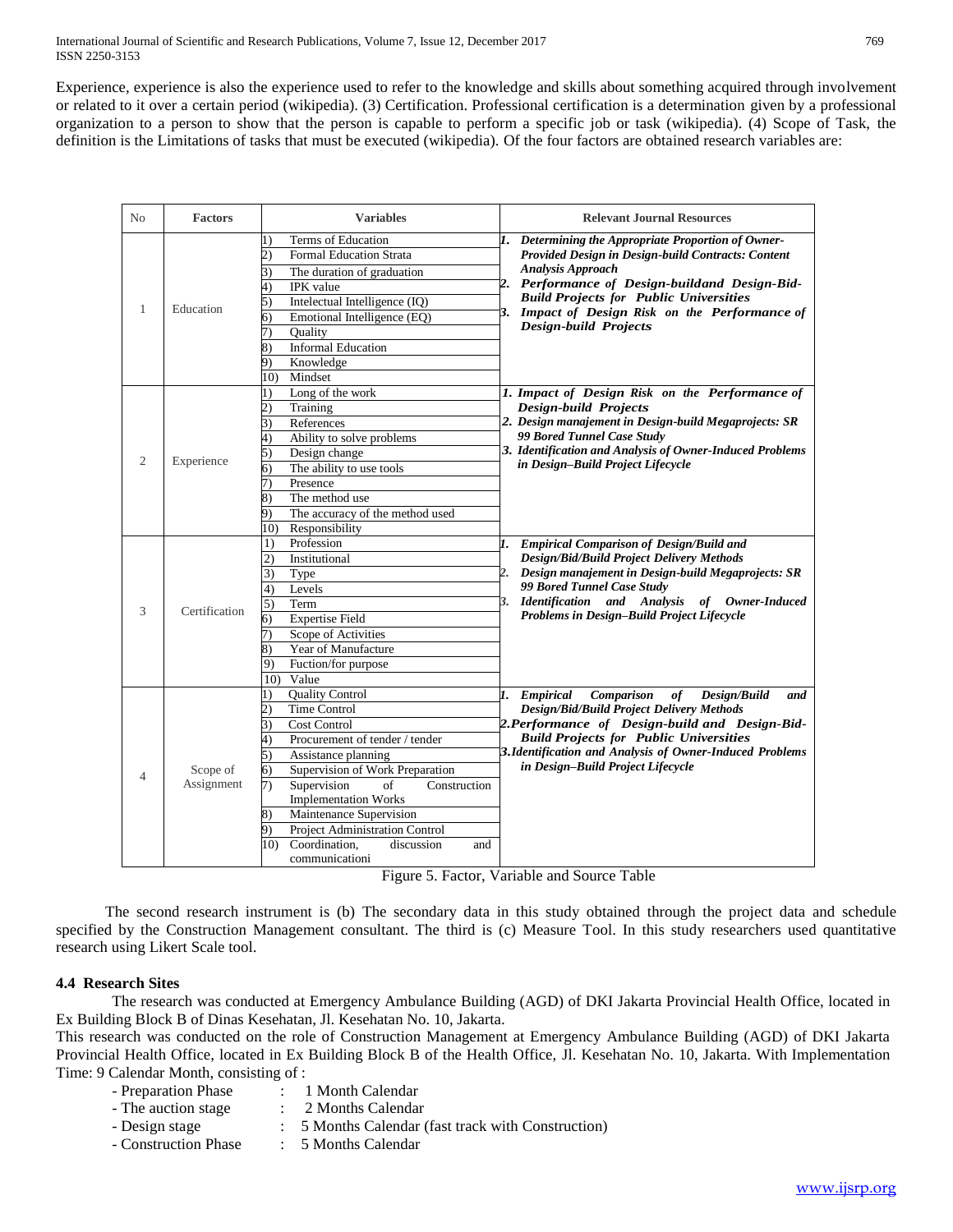International Journal of Scientific and Research Publications, Volume 7, Issue 12, December 2017 770 ISSN 2250-3153

- Maintenance Period : 180 Calendar Days



Figure 7. Plan Area Situation

## **4.5 Respondents Research**

In this study, respondents are people who are asked to provide information about a fact or opinion, namely through relevant journals and poryek owners. The description of the fakat or opinion will be reviewed to be submitted in writing form, ie when filling in a questionnaire, or verbal, when answering the interview.

## **4.6 Research Methods**

The research method used is quantitative research method which is one type of research that is more systematic, specific, well structured and well planned from the beginning to get a conclusion. Quantitative research emphasizes the use of numbers that make it more detailed and clearer. In addition, the use of tables, graphs, and also diagrams is very easy to read. In this quantitative method there are several supporting methods, namely descriptive method, survey, comparison, action research, exposure, and correlation.

### **V. ANALYSIS & DISCUSSION 5.1 Analysis**

Prior to conducting the analysis in this study, data collection is drawing of construction design drawings, Daily Project reports for design planning and construction implementation, project schedule, direct interviews to project owners, and analyzing relevant journals. In addition, the analysis of the role of Construction Management consultant in the process of Design and Build Integrated Construction on the project of Ambulance Emergency Building in DKI Jakarta Provincial Health Office can be seen from the implementation schedule made by Construction Management consultant and construction design drawing, in accordance with the schedule and the results in accordance with the wishes of the project owner.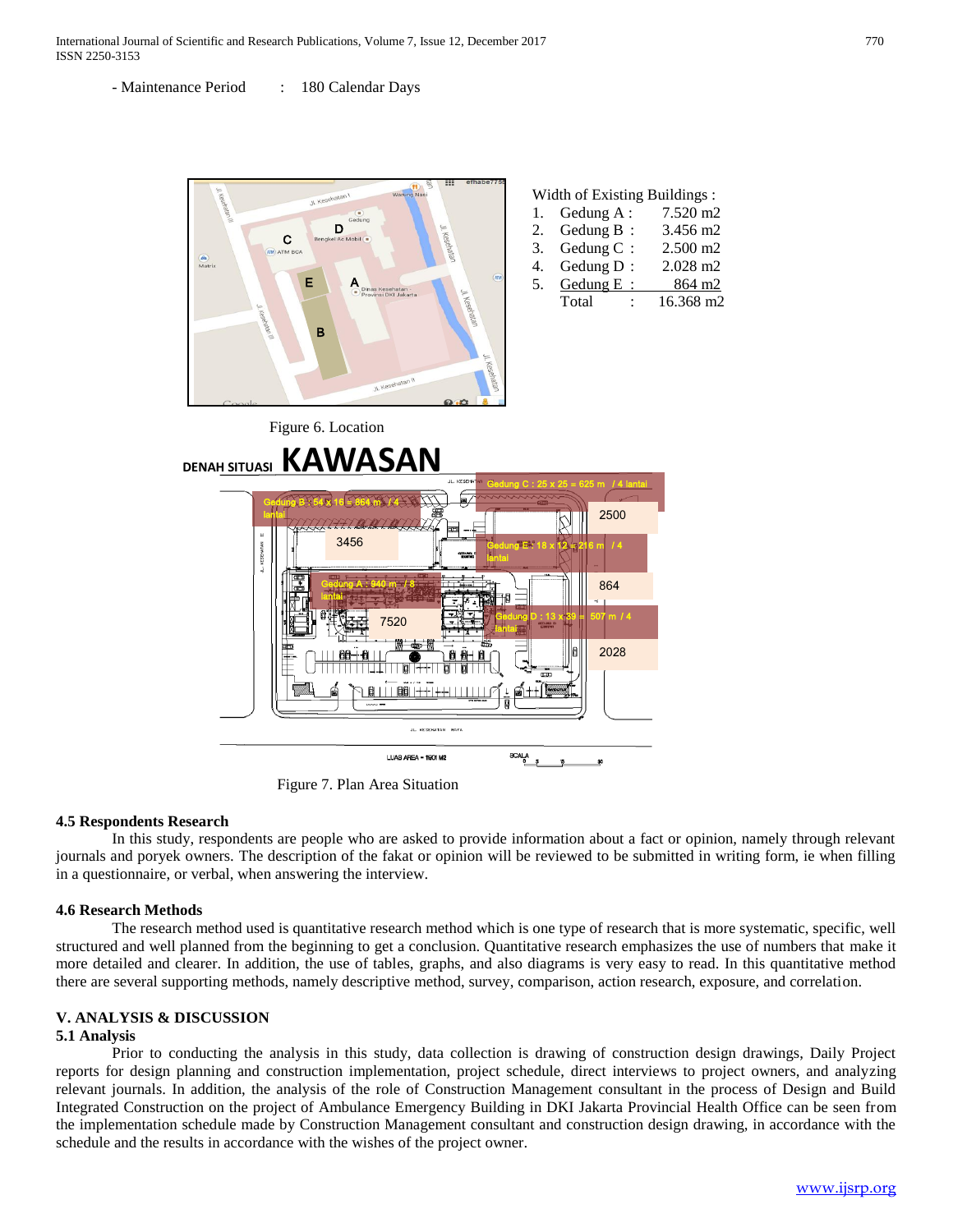To determine the performance measures of Construction Management consultants can be seen from the schedule, project daily reports and interviews with project owners to find out the project owner's desire on the performance of Construction Management consultants. In determining the factors and variables in the role of Construction Management Consultants in addition to interviews with project owners, an analysis of the journals relevant to the research topic was conducted.



Figure 8. Project Implementation Schedule Design And Build Building Area Ambulance Emergency Building In DKI Jakarta Provincial Health Office

# **5.1 Discussion of Research Results**

To be able to answer the problems that exist in this research analysis results obtained are (a) the role of Construction Management consultants in the process of Integrated Construction Design and Build on the project area of buildings Ambulance Emergency buildings in DKI Jakarta Provincial Health Office must be tailored to the wishes (b) to measure the performance of the Construction Management consultant in the Design and Build Integrated Construction process of the Ambulance Emergency Building project in the DKI Jakarta Provincial Health Office should be visible on schedules and daily reports, in which the construction project is completed on time with an optimal design design. By analyzing the relevant journals and interviews to the owner of the pot obtained factors and variables for the role of Construction Management consultants in the process of Design and Build Integrated Construction on the project area of the building of Emergency Room Ambulance at DKI Jakarta Provincial Health Office, that is :

| <b>Factors and Variables</b> |                                       |    |                                    |     |                            |    |                                                                     |  |  |
|------------------------------|---------------------------------------|----|------------------------------------|-----|----------------------------|----|---------------------------------------------------------------------|--|--|
|                              | 1. Education                          |    | 2. Experience                      |     | <b>Certification</b><br>3. |    | 4. Scope of Assignment                                              |  |  |
| 1.                           | Terms of Education                    |    | Long of the work                   |     | Profession                 |    | <b>Ouality Control</b>                                              |  |  |
| $rac{2}{3}$ .                | <b>Formal Education Strata</b>        |    | Training                           | 2.  | Institutional              | 2. | <b>Time Control</b>                                                 |  |  |
|                              | The duration of graduation            |    | References                         | 3.  | Type                       | 3. | <b>Cost Control</b>                                                 |  |  |
| 4.                           | <b>IPK</b> value                      |    | Ability to solve<br>problems       | 4.  | Levels                     | 4. | Procurement of tender / tender                                      |  |  |
| 5.                           | Intelectual Intelligence (IQ)         | D. | Design change                      | 5.  | Term                       | 5. | Assistance planning                                                 |  |  |
| б.                           | <b>Emotional Intelligence</b><br>(EQ) | D. | The ability to use tools           | 6.  | <b>Expertise Field</b>     | 6. | Supervision of Work Preparation                                     |  |  |
| 7.                           | Ouality                               |    | Presence                           | 7.  | Scope of Activities        |    | 7. Supervision<br>οf<br>Construction<br><b>Implementation Works</b> |  |  |
| 8.                           | <b>Informal Education</b>             |    | The method use                     | 8.  | of<br>Year<br>Manufacture  | 8. | Maintenance Supervision                                             |  |  |
| 9.                           | Knowledge                             |    | The accuracy of the<br>method used | 9.  | Fuction/for purpose        | 9. | Project Administration Control                                      |  |  |
| 10.                          | Mindset                               | 0. | Responsibility                     | 10. | Value                      |    | 10. Coordination,<br>discussion<br>and<br>communicationi            |  |  |

Figure 9. Factors and Variables of Analysis Results

# **VI. CONCLUSION & SUGGESTIONS**

# **6.1 Conclusions**

The conclusion of the role of Construction Management in improving the performance of integrated construction Design and Build on the project of Emergency Ambulance Building Building Building at DKI Jakarta Provincial Health Office is determined by